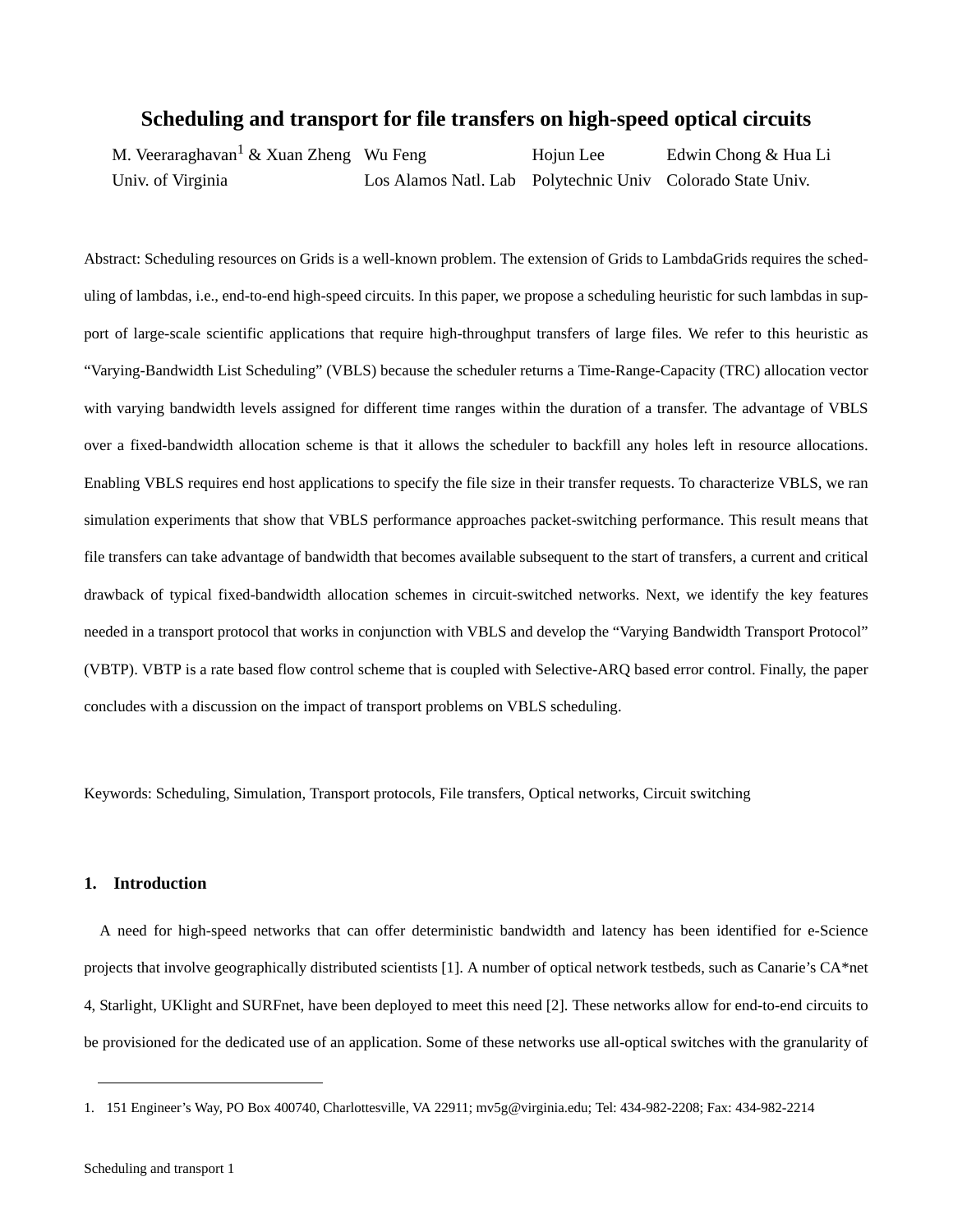a circuit being a single wavelength, while others use hybrid electronic/optical switches that provide sub-lambda granularity.

The Grid community, a community that has long addressed the computing and storage needs of large-scale scientific applications, has coined the term "LambdaGrid" to characterize a grid in which "lambda networks" interconnect geographically distributed computing and storage resources. The term "lambda" is used to describe an end-to-end circuit, which typically is a concatenation of 1Gbps Ethernet (GbE) or 10Gbps Ethernet (10GbE) signals from/to end hosts mapped onto wide-area SONET/SDH circuits or all-optical lightpaths, depending upon whether the switches are electronic, time-division multiplexed (TDM), SONET/SDH switches or all-optical, wavelength-division multiplexed (WDM) switches.

A number of problems need to be solved before scientists can start enjoying the connectivity offered by these networks in a seamless fashion. These include (i) dynamic provisioning of these end-to-end circuits, (ii) Authentication, Authorization, Accounting (AAA) for user requests, (iii) transport protocols on these end-to-end circuits for different types of applications, and (iv) algorithms to schedule circuits ([1] notes that "lambdas" are resources that can be scheduled like any other computing or storage resource). Significant progress has been made on some of these problems.

In this paper, we focus on the **lambda scheduling problem** and the **transport protocol** problem. We further limit our problem statement to handling only file transfers. The file-transfer application is clearly of interest to geographically-distributed scientists who often need to download large-sized (e.g., terabyte-sized) files from remote sites [3]. The other class of applications of interest to scientists is distance (or remote) visualization, computational steering, and collaboration. We relegate extending our scheduling algorithm to include requests for lambdas for such applications and the development of a corresponding transport protocol to a future paper.

We formulate our **scheduling** problem as follows. End host applications request lambdas for file transfers by specifying a three-tuple:  $(F^i, R_{max}^i, T_{reg}^i)$ , where  $F^i$  is the file size of the *i*th request,  $R_{max}^i$  is a maximum bandwidth limit for this request, and  $T_{req}$  is the desired start time for the transfer. In theory, file transfers can be carried out at any data rate. However, in practice, various constraints of the end hosts, such as disk speeds, bus rates, processing speeds and memory access rates, limit the maximum rate possible. Hence, we require users to specify this maximum rate and then have the scheduler assign bandwidth at some rate lower than or equal to  $R_{max}^{\prime}$ . i<br>max<sup>, T</sup>req  $(F^i, R_{max}^i, T_{req}^i)$ , where  $F^i$  is the file size of the *i*th request,  $R_{max}^i$ i i i

Requiring applications to specify file sizes is atypical of today's file-transfer implementations such as FTP or GridFTP. However, this information is readily available at file servers. Given that applications such as FTP or GridFTP already need to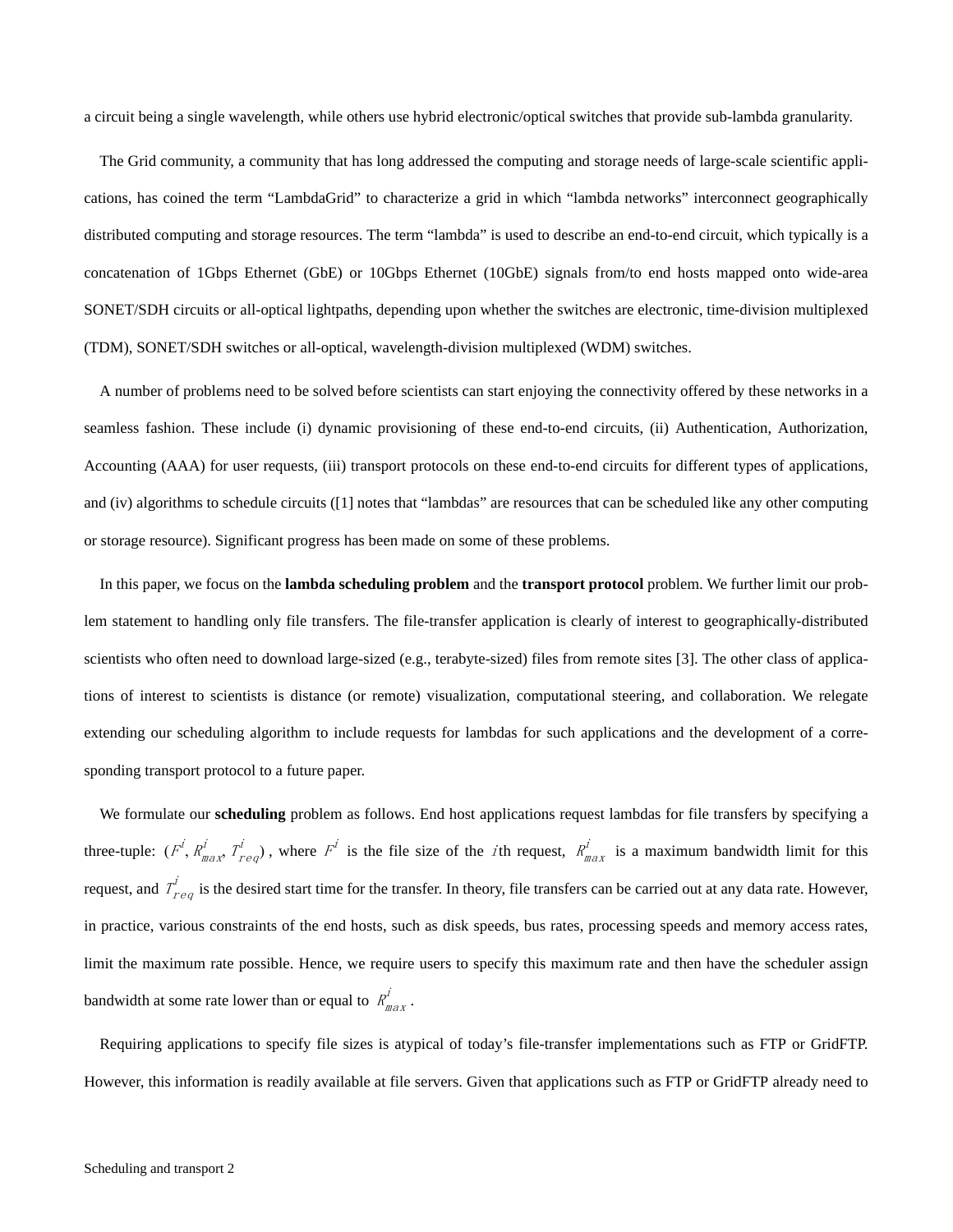be upgraded anyway to work with transport protocols designed for lambdas, having file servers make scheduling requests on behalf of their clients can be added as part of these upgrades. The benefit is that it allows our scheduler to provide a varyingbandwidth allocation instead of a single fixed-rate allocation for the duration of the transfer. We call this varying-bandwidth allocation a Time-Range-Capacity (TRC) vector. A TRC vector  $TRC^i$  allocated for the *i*th transfer is characterized as follows:  $\{(B_k^i, E_k^i, C_k^i), k = 1, ..., \tau^i\}$ , where  $B_k^i$  is the start of the *k*th time range,  $E_k^i$  is the end of the *k*th time range and  $C_k^i$  is the capacity allocated for the transfer in the  $k$ th time range. The reason for making such a TRC allocation is that it allows the scheduler to backfill any holes left in resource allocations from other requests. In doing so, we overcome the often-quoted disadvantage of circuit-switched networks that once a file transfer is assigned a certain bandwidth it cannot take advantage of bandwidth that becomes available subsequent to its start in contrast to packet-switched networks [4]. The scheduler is able to make a TRC allocation for an incoming request because it knows the file sizes and TRC allocations of all ongoing transfers. We call this algorithm **Varying Bandwidth List Scheduling (VBLS)**. The cost of implementing VBLS is that the circuit switch needs to be reprogrammed multiple times within a transfer unlike in the fixed-bandwidth allocation mode where the switch is only programmed at the start and end of a call. Requiring users to provide file sizes could be compared to requiring computer users to specify job lengths to computing resource schedulers. However, an important difference is that while job lengths are hard to predict [5], file sizes are clearly known.

We formulate our **transport protocol problem** as follows. Since hosts that can be interconnected via an end-to-end highspeed circuit on one of these LambdaGrids can be expected to also have connectivity via the Internet, we design a transport solution that uses a combination of these two paths. The high-speed dedicated circuit is held open only for as long as user data flows from the server to the client. It is used only for the actual data transfer and for retransmissions that are identified as being required prior to the completion of the file transfer. The circuit is not held open after completion of the transfer to verify that the final few blocks sent on the circuit have indeed reached the client successfully because this would lead to the circuit lying idle. The two functions needed in a transport protocol for this combination of a dedicated circuit and TCP/IP path are error control and flow control. The error control scheme is a selective-ARQ scheme, while the flow control scheme is rate based. The transport protocol module at the sending end-host uses the TRC allocation assigned by the VBLS scheduler for the circuit to dynamically adjust its sending rate in the rate-based, flow-control scheme. We call this transport protocol "**Varying Band**width Transport Protocol" (VBTP). Since congestion is handled during circuit setup, once the circuit is successfully provisioned, congestion control functionality is not required during the data transfer.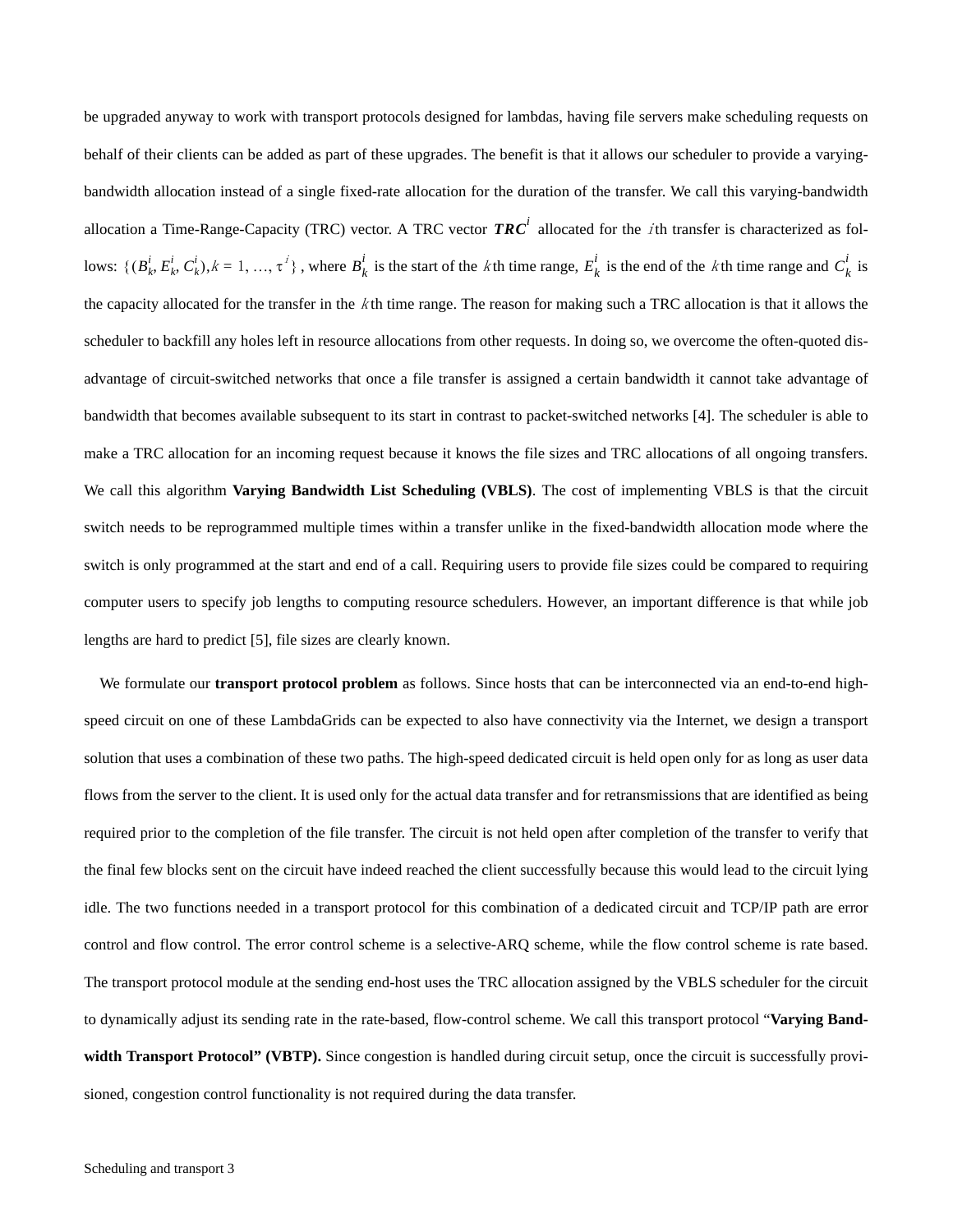The rest of the paper is organized as follows. Section 2 describes related work on the topics of scheduling and transport protocols for file transfers on circuits. Details of the VBLS scheme are then presented in Section 3 along with simulation results that demonstrate the benefits of using a varying-bandwidth allocation scheme over a fixed-bandwidth allocation scheme. Section 4 describes our transport protocol. We conclude the paper in Section 5.

### **2. Related work**

There is clearly a rich heritage on scheduling in many contexts, including job-shop scheduling [6], scheduling computing resources in general and in the Grid setting in particular (e.g., Condor [5] and Globus [7] projects, respectively), and scheduling file transfers [8, 10]. File-transfer scheduling algorithms are primarily **List Scheduling (LS)** schemes that work as follows: if there is a call i such that its required bandwidth  $b_i$  is available on all links of the end-to-end path, LS schedules the first such call in the list of all calls. If not, it waits until an active transfer completes. That is, LS is a greedy approach to scheduling. Our scheduling solution builds on this basic LS scheme. Scheduling intrinsically involves booking ahead, i.e., making advance reservations. Papers on this topic [11, 13] are also considered in developing our algorithm.

A number of new transport protocols have been proposed for high-speed networks to run on top of UDP and have been implemented as application-level processes. Examples include SABUL [14], UDT [15], Tsunami [16], and RBUDP [17]. Others have enhanced TCP [18, 20] and implemented these enhancements in the kernel space. Most of these enhancements are for highspeed packet-switched networks, which means they run congestion-control mechanisms to adjust sending rates during data transfers based on congestion levels. RBUDP is an exception, being specifically targeted at photonic networks. Another class of transport protocols, such as Scheduled Transfer (ST) [21] and RDDP [22], has been designed for OS-bypass implementations. At the 10Gbps rates, we expect bottlenecks within end hosts to require OS-bypass implementations. We use concepts from all of these protocols in developing our transport solution called the Varying Bandwidth Transport Protocol (VBTP).

VBTP works in conjunction with VBLS to make rate adjustments in accordance with the TRC allocation for the circuit. Many UDP-based transport protocols, such as SABUL, Tsunami, and RBUDP, support rate control. We present results of our experiments with these protocol implementations to verify whether end hosts can indeed maintain the negotiated rates in spite of the variability induced by other processes.

We contrast this approach of using VBLS and VBTP with some of the ongoing efforts to enhance TCP performance such as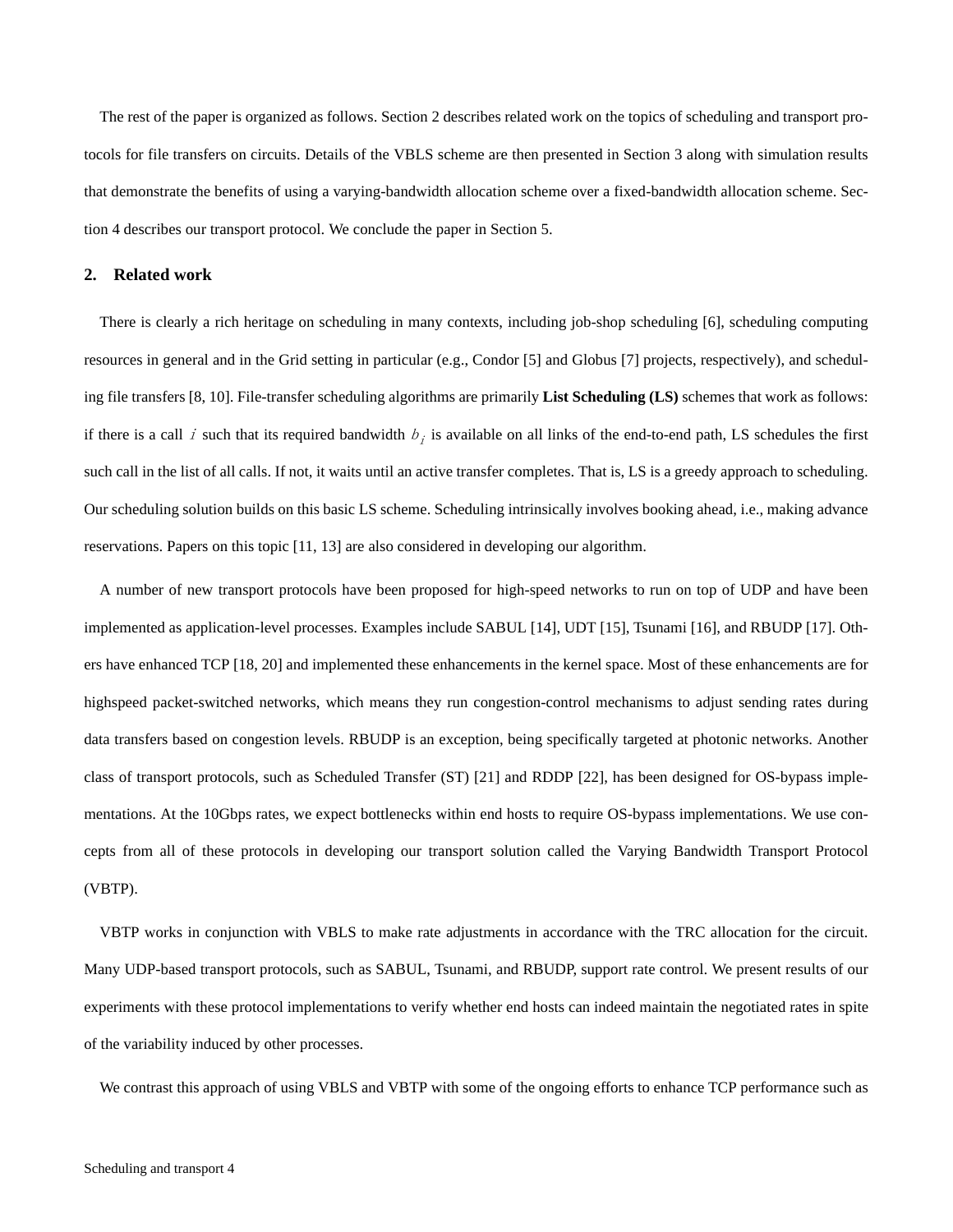FAST [20]. Because the IP network is connectionless, which means it does not allow for a priori reservations of bandwidth, FAST and TCP Vegas [23] are based on taking constant measurements of available bandwidth with corresponding adjustments of the sending rate. These schemes are highly dynamic, and hence, allow a sender to enjoy the advantage offered by packetswitched networks, i.e., the ability of a transfer to take advantage of bandwidth that becomes available after it starts. VBLS/ VBTP achieves the same goal but without the overhead of having to take constant measurements by engaging in a priori reservations.

## **3. VBLS: A Lambda-Scheduling Algorithm for File Transfers**

In this section, we describe our VBLS scheme for scheduling calls on an  $m$ -channel single link. Table I lists our notation.

| Symbol                                                                               | Meaning                                                                                                                                                 |
|--------------------------------------------------------------------------------------|---------------------------------------------------------------------------------------------------------------------------------------------------------|
| $F^i$                                                                                | File transfer size requested by call i                                                                                                                  |
| $T_{req}^{i}$                                                                        | Start time requested for call i                                                                                                                         |
| $R_{max}^i$                                                                          | Maximum rate requested for call $\vec{i}$ expressed as a number of<br>channels; typically limited by access link rate or end host pro-<br>cessing rates |
| $TRC^i = \{ (B_k^i, E_k^i, C_k^i), k = 1, , \tau^i \}$                               | Time-Range-Capacity allocation: Capacity $C_k^l$ is assigned to<br>call i in time range k starting at $B_k^l$ and ending at $E_k^l$ .                   |
| $\gamma(t)$                                                                          | Capacity availability function: Total number of available chan-<br>nels at time $t$ .                                                                   |
| $\gamma(t)$ is expressed in the following form:                                      | $z_{max}$ denotes the number of times $\gamma(t)$ changes value before                                                                                  |
|                                                                                      | reaching m at $t = P_{z_{max}}$ after which all m channels of the                                                                                       |
| $\begin{cases} m_{z} & P_{z} \leq t < P_{z+1} \\ m & t \geq P_{z_{max}} \end{cases}$ | link remain available                                                                                                                                   |
| where $m_z \le m$ and $z = 1, 2, , z_{max}$ ; see Figure                             |                                                                                                                                                         |
| 1 for an example.                                                                    |                                                                                                                                                         |
| χ                                                                                    | Per-channel bandwidth                                                                                                                                   |

### **TABLE I NOTATION**

# **3.1 VBLS overview**

The switch into the LambdaGrid maintains a total available-bandwidth function  $\gamma(t)$ . Given it knows the **TRC** allocations for all scheduled lightpaths, it knows when and how much link bandwidth is available for new requests. A request  $i$  specifies  $F^i$ ,  $R_{max}^i$ ,  $T^i_{real}$ ). The switch's response is  $TRC^i$ , which is an allocation of capacity for different time ranges for request i.  $\frac{d}{dx}$   $T_{req}^{i}$  $(F^i, R^i_{max}, T^i_{real})$ . The switch's response is  $TRC^i$ , which is an allocation of capacity for different time ranges for request i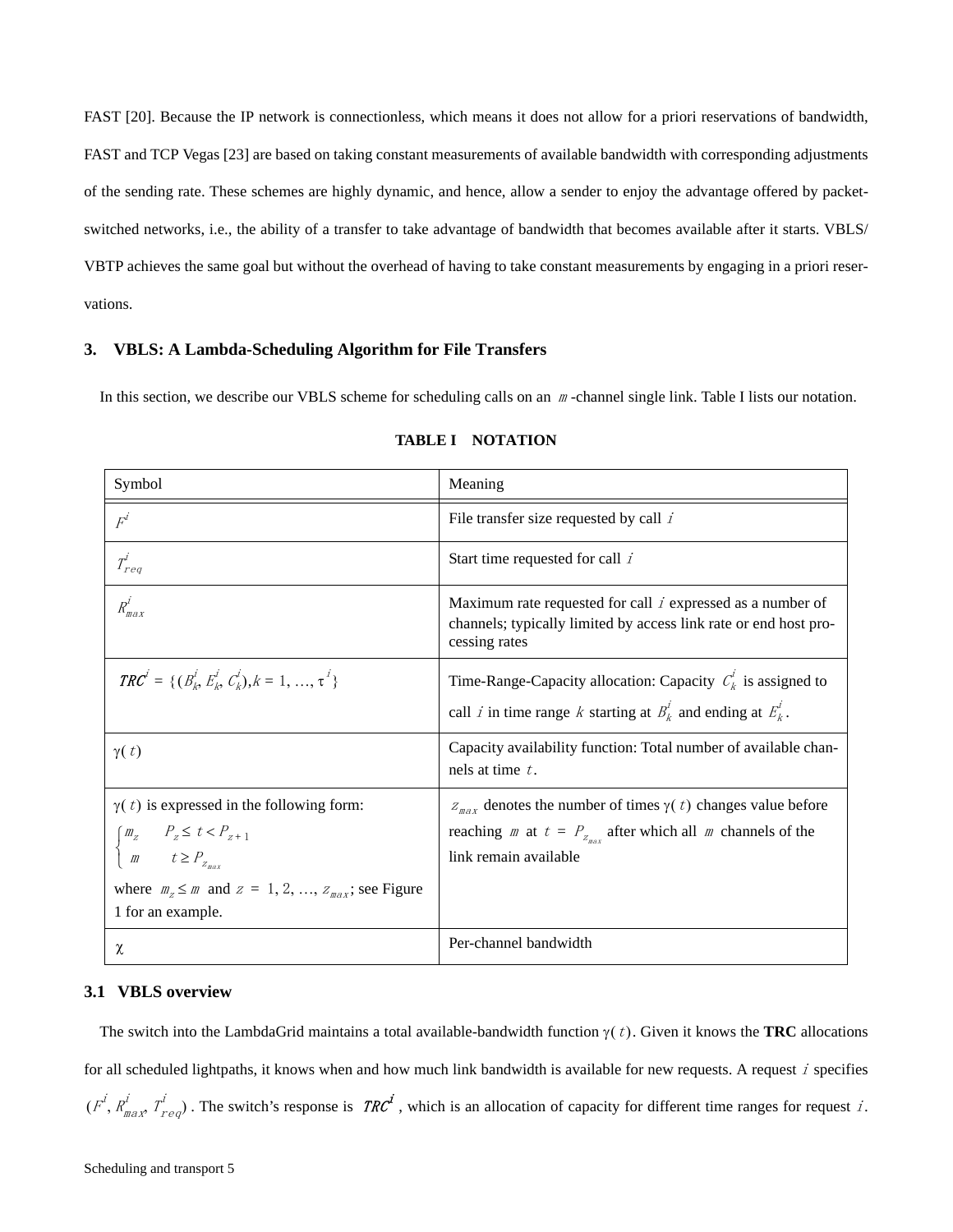Bandwidth allocation for a new request is made on a round-by-round basis, where a round consists of the procedures used to allocate capacity for a time range that extends between two consecutive change points in  $\gamma(t)$ . In a time range between two consecutive change points, we determine whether the entire remaining file can be transferred or the holding time ends within this time range, and whether the available capacity is greater than or less than/equal to  $R_{max}^t$ . We define four cases corresponding to the four possible outcomes of these two decisions. At the end of each round, we compute the remaining size of the file or remaining holding time and start the next round. i

### **3.2 Detailed description of VBLS**

*Start algorithm: Set time*  $v \leftarrow T_{reg}^i$  and remaining file size  $\phi \leftarrow F_{reg}^i$ ;  $k \leftarrow 1$ .

### *Repeat loop (start next round):*

Find z such that  $P_z \le v < P_{z+1}$  in the capacity availability function  $\gamma(t)$ . If  $\gamma(v) = 0$ , then reset  $v \leftarrow P_{z+1}$ . Continue repeat loop (start next round).

**Case 1**: Number of available channels is less than/equal to  $R_{max}^t$ , and the whole file can be transmitted before the next change in the total available bandwidth curve, i.e.,  $\gamma(v) \le R_{max}^t$  and  $(P_{z+1} - v)\gamma(v)\chi \ge \phi$ , then i  $\leq R_{\text{max}}^i$  and  $(P_{z+1} - \nu)\gamma(\nu)\chi \geq \phi$ 

• Set  $B'_k \leftarrow v$ ,  $E'_k \leftarrow v + \phi/(\gamma(v)\chi)$ ,  $C'_k \leftarrow \gamma(v)$  (the begin time, end time and capacity allocation for the kth range of file transfer i). Set  $\tau^{i} \leftarrow k$  (total number of time ranges allocated to file transfer i). Terminate repeat loop.  $k \leftarrow v$ ,  $E_k^i$  $\mu_k^i$  ← v + φ/(γ(v)χ),  $c_k^i$  $\psi_k^i$  ← γ(v) (the begin time, end time and capacity allocation for the k

**Case 2:** Number of available channels is less than/equal to  $R_{max}^t$ , but the whole file cannot be transmitted before the next change in the total available bandwidth curve, i.e.,  $\gamma(v) \le R_{max}^t$ , and  $(P_{z+1} - v)\gamma(v)\chi < \phi$ , then i  $\leq R_{max}^i$ , and  $(P_{z+1} - \nu)\gamma(\nu)\chi < \phi$ 

- Set  $B'_k \leftarrow v$ ;  $E'_k \leftarrow P_{z+1}$ ,  $C'_k \leftarrow \gamma(v)$ ,  $k \leftarrow v$ ;  $E_k^i \leftarrow P_{z+1}$ ,  $C_k^i \leftarrow \gamma(v)$
- Set  $k \leftarrow k+1$ ,  $v \leftarrow P_{z+1}$ , and  $\phi \leftarrow \phi (P_{z+1} v)\gamma(v)\chi$ . Continue repeat loop (start next round).

**Case 3:** Number of available channels is greater than  $R_{max}^t$ , and the whole file can be transmitted before the next change in the total available bandwidth curve, i.e.,  $\gamma(v) > R'_{max}$ , and  $(P_{z+1} - v)R'_{max} \chi \ge \phi$ , then i  $> R_{max}^i$ , and  $(P_{z+1} - \nu)R_{max}^i \chi \ge \phi$ 

• Set  $B'_k \leftarrow v$ ,  $E'_k \leftarrow v + \phi/(R'_{max} \chi)$ ,  $C'_k \leftarrow R'_{max}$ . Set  $\tau^2 \leftarrow k$ . Terminate repeat loop.  $k \leftarrow v$ ,  $E_k^i$  $u_k^i \leftarrow v + \phi/(R_{max}^i)$  $\leftarrow$   $\upsilon$  +  $\phi$  / ( $R_{max}^i \chi$ ),  $c_k^i$  $\chi^i \leftarrow R^i_{max}$  $\leftarrow R_{max}^i$ . Set  $\tau^i \leftarrow k$ .

**Case 4:** Number of available channels is greater than  $R_{max}^t$ , and the whole file cannot be transmitted before the next change in the total available bandwidth curve, i.e.,  $\gamma(v) > R_{max}^i$ , and  $(P_{z+1} - v)R_{max}^i \chi < \phi$ , then i

• Set  $B'_k \leftarrow v$ ,  $E'_k \leftarrow P_{z+1}$ ,  $C'_k \leftarrow R'_{max}$ . Set  $k \leftarrow k+1$ ,  $v \leftarrow P_{z+1}$ , and  $\phi \leftarrow \phi - (P_{z+1} - v)\chi R'_{max}$ . Continue repeat  $k \leftarrow v$ ,  $E_k^i$  $x_k^i \leftarrow P_{z+1}$ ,  $C_k^i \leftarrow R_{max}^i$  $\leftarrow R_{max}^i$ . Set  $k \leftarrow k+1$ ,  $\upsilon \leftarrow P_{z+1}$ , and  $\phi \leftarrow \phi - (P_{z+1} - \upsilon) \chi R_{max}^i$ 

loop (start next round).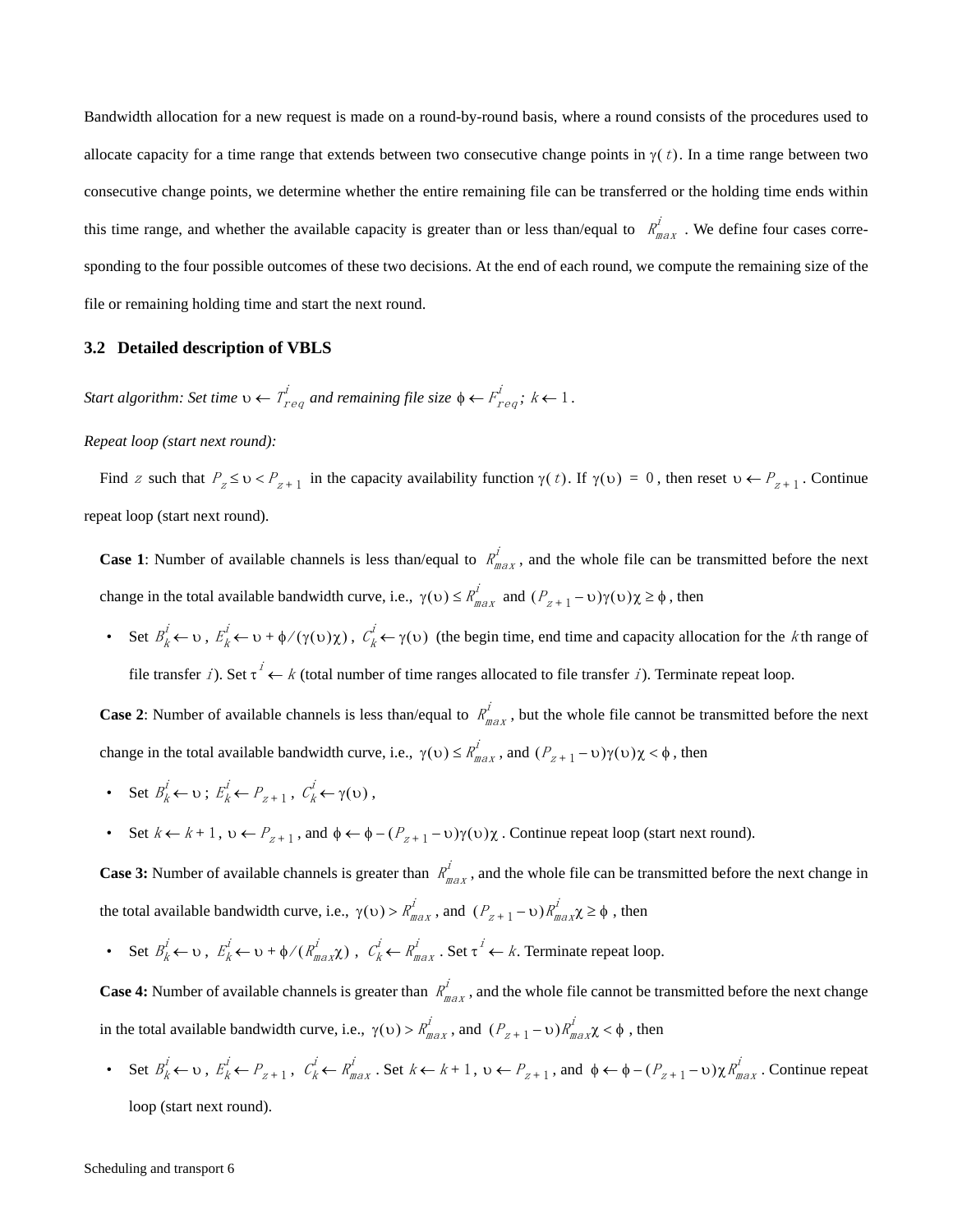### *End repeat loop.*

As an **example of VBLS**, consider scheduling a transfer of a 5GB file with a  $T_{req}^i$  of 50, and an  $R_{max}^i$  of 2. Let  $\chi$ , the perchannel link bandwidth, be 10Gbps and each unit of time correspond to 100ms. Assume the 4-channel link state is as shown in Figure 1. In the time range  $50 \le t \le 60$ , we can schedule 1 channel for the transfer. Within this range, 1.25GB  $(1 - 10Gbps \times 10 \times 100ms)$  can be transferred. In the  $60 \le t \le 70$  range, we can allocate 2 channels since  $R_{max}^i$  is 2. Therefore we can transfer 2.5GB. The remaining 1.25GB can be assigned to 2 channels past  $t = 70$ . Even though available bandwidth is 3 channels in the  $70 \le t \le 80$ , we can only assign two channels because of the  $R_{max}^i$  limit. Therefore the TRC vector is as follows: {(50, 60, 1), (60, 70, 2), (70, 75, 2)} where each tuple is of the form  $(B_k^i, E_k^i, C_k^i)$  and the number of ranges for this call  $\tau^i$  is 3. Note that the transfer completes in the middle of the 70  $\le t \le 80$  range as indicated by the shaded area in Figure 2.



### **3.3 Simulation comparison of VBLS against FBLS and PS**

In this section, we evaluate the performance of VBLS via simulation. The performance metric of interest here is **normal**ized delay (D), defined as the sum of the file size i  $(F^i)$  multiplied by the file transfer delay of file i  $(d_i)$ , then divided by the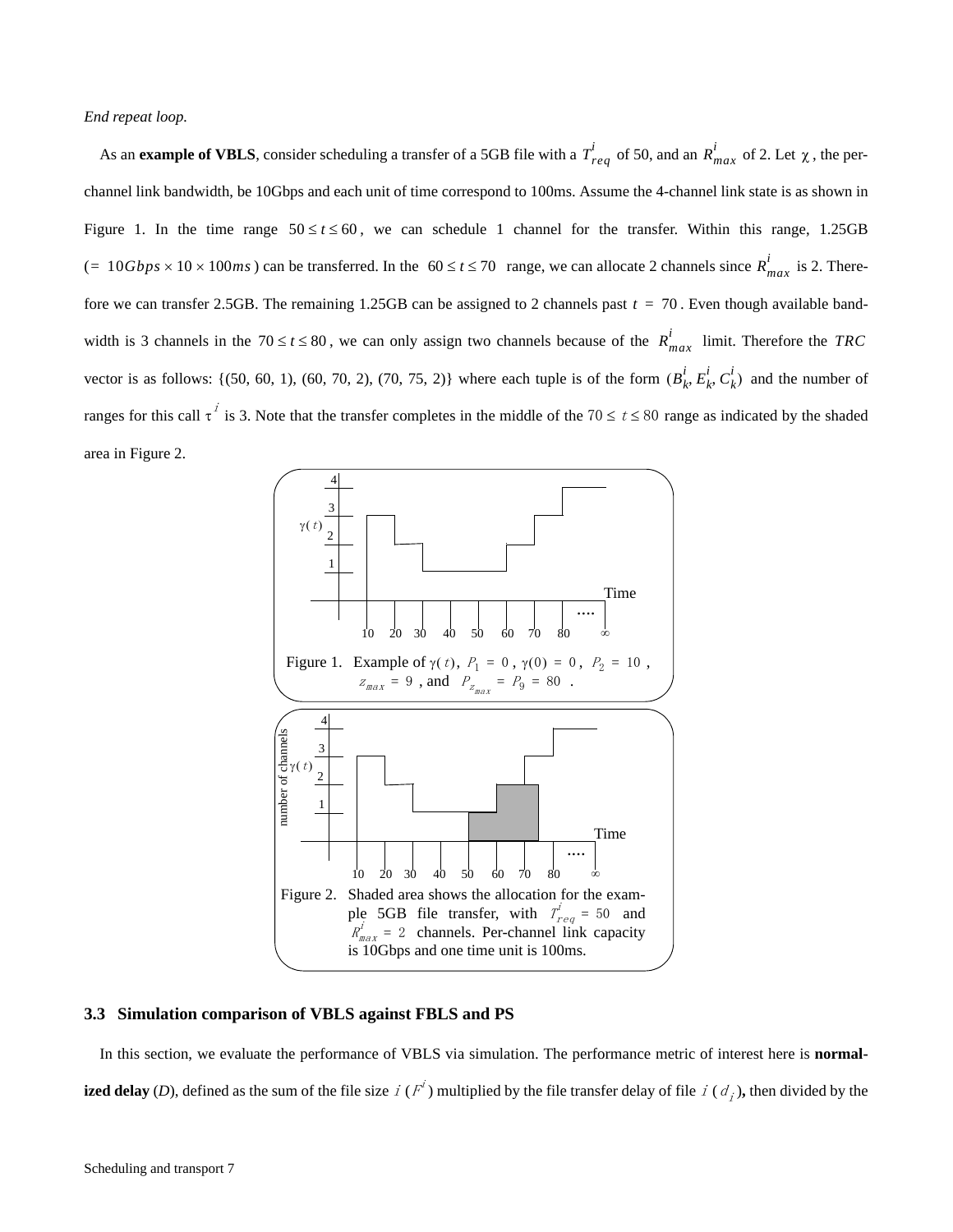sum of file size i  $(F^i)$ . The file transfer delay of file i, denoted by  $(d_i)$ , is defined as the time duration between  $T^i_{req}$  and the instant when the transmission of file  $i$  is complete.

$$
D = \frac{\sum_{i=1}^{n} (F^i \cdot d_i)}{\sum_{i=1}^{n} F^i}
$$
EQ(1)

where *n* is the total number of samples.

The primary objective of our simulation study is to compare the performance of VBLS with that of two alternative file transfer schemes serving the same file requests: (1) a **Packet-Switched (PS)** system and (2) a **Fixed-Bandwidth List Scheduling (FBLS)** scheme (FBLS is the greedy scheme that schedules each file request to start as soon as possible, using a *fixed* bandwidth of  $R_{max}^{\prime}$ .). The rationale for this comparison is to illustrate that although VBLS is a circuit-based resource sharing scheme, its delay behavior (on a file-by-file basis) more closely mimics packet switching than it does FBLS. As pointed out before, standard circuit switching using FBLS is expected to produce significantly higher normalized delay than packet switching, simply because ongoing file transfers cannot exploit the release of bandwidth resulting from completed file transfers. However, the variable-bandwidth nature of VBLS in scheduling file transfers mitigates this higher delay; indeed, by design, VBLS exploits the bandwidth released by completed file transfers. i

#### **3.3.1 Basic simulation setup**

We assume that file transfer requests arrive according to a Poisson process with rate  $\lambda$  based on the findings in [24]. The requested start time  $T_{req}^i$  for all transfers is assumed to be equal to the corresponding call arrival times, i.e., all calls are of the "immediate-request" type. We assume that file sizes are distributed according to a bounded Pareto distribution [25]. Specifically, the file size probability density function is given by:

$$
f_{\chi}(x) = \frac{\alpha k^{\alpha} x^{-\alpha - 1}}{1 - \left(\frac{k}{p}\right)^{\alpha}}, \ k \le x \le p
$$
   
EQ(2)

where  $\alpha$  is the shape parameter, and k and p are the lower and upper bounds, respectively, of the allowed file-size range.

In the simulation of the packet-switched system, files are divided into packets of length 1500 bytes and arrive at the infinite packet buffer at a constant packet rate equal to  $R_{max}^t$  divided by the packet length. In other words, the packet interarrival time i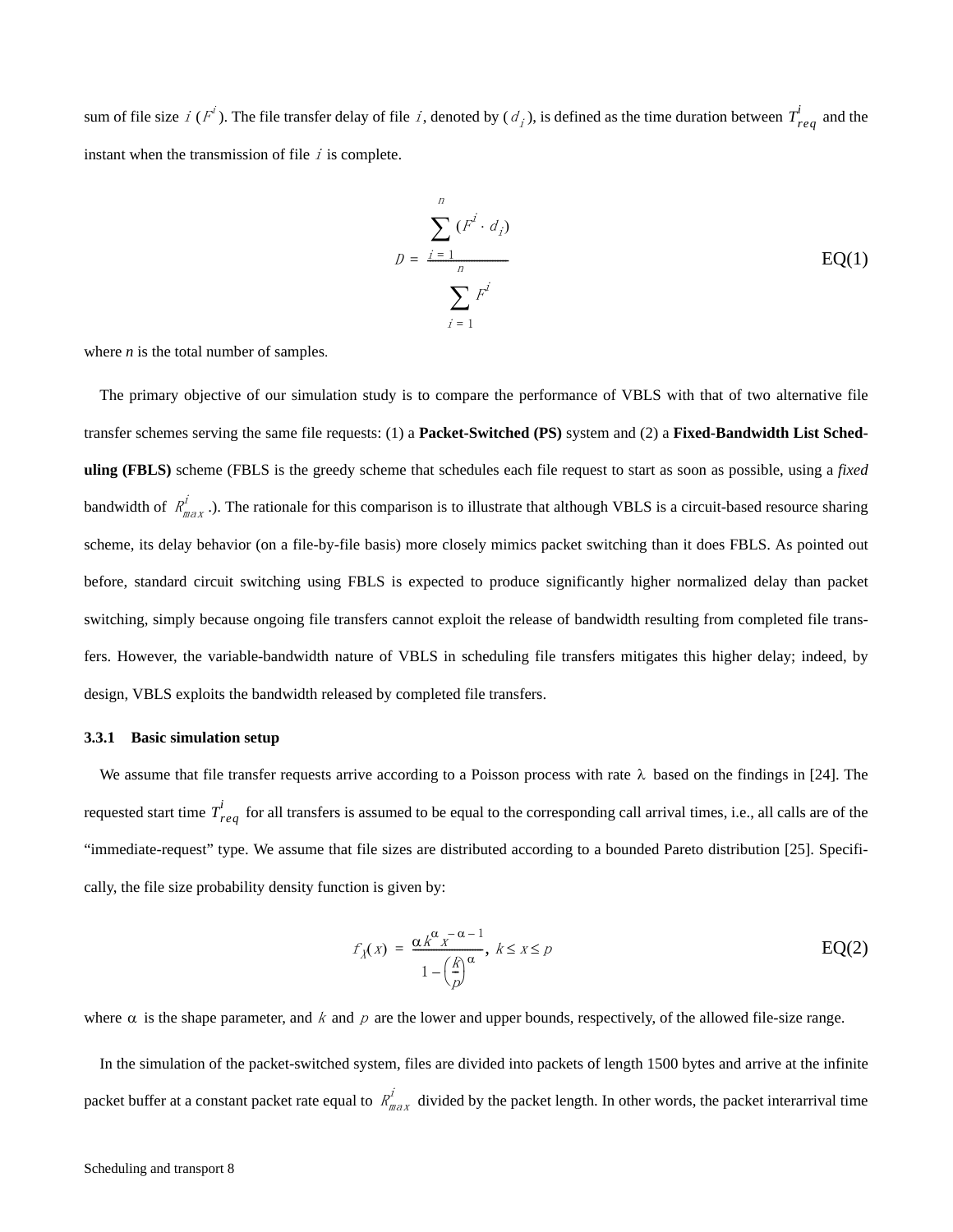for a file is the packet length divided by the  $R_{max}^{t}$  value for the file. i

For the input parameters, we choose  $\alpha = 1, 1, k = 500MB$ , and  $p = 100GB$ . Instead of a constant  $R_{max}^t$  for all calls, here we allow three values for  $R_{max}^i$ : 1, 5, and 10 channels with corresponding probabilities of 0.3, 0.3, and 0.4, respectively. The link capacity  $C$  is 100 channels. The bandwidth of each channel is 10Gbps. i

### **3.3.2 Numerical results**

In our simulation study, we measure the normalized delays over different values of the file arrival rate  $\lambda$ . We then plot the measured normalized delays versus **system load**, defined as λ multiplied by the mean file size divided by the link capacity. Note that for stability the system load must be below 1.

Figure 3 shows plots of the normalized delays (in seconds) versus system load for VBLS, FBLS, and PS. Our plots are categorized according to the value of  $R_{max}$ ; the rationale here is that normalized delays (especially at low loads) are naturally limited by their  $R_{max}^t$  values, and so comparing delays for files with different  $R_{max}^t$  values is inappropriate. i  $\mu_{max}^{i}$  values, and so comparing delays for files with different  $R_{max}^{i}$ i



As we can see in Figure 3, VBLS achieves delay values that lie below that of FBLS, as expected. Even more important, the delay performance of VBLS is indistinguishable from packet switching. This serves to illustrate our main point — that by taking into account file sizes and varying the bandwidth allocation for each transfer over its transfer duration, we mitigate the performance degradation usually associated with circuit-based methods.

We note that our simulation of the PS scheme is of an infinite-buffer system. This is clearly an idealized packet-switching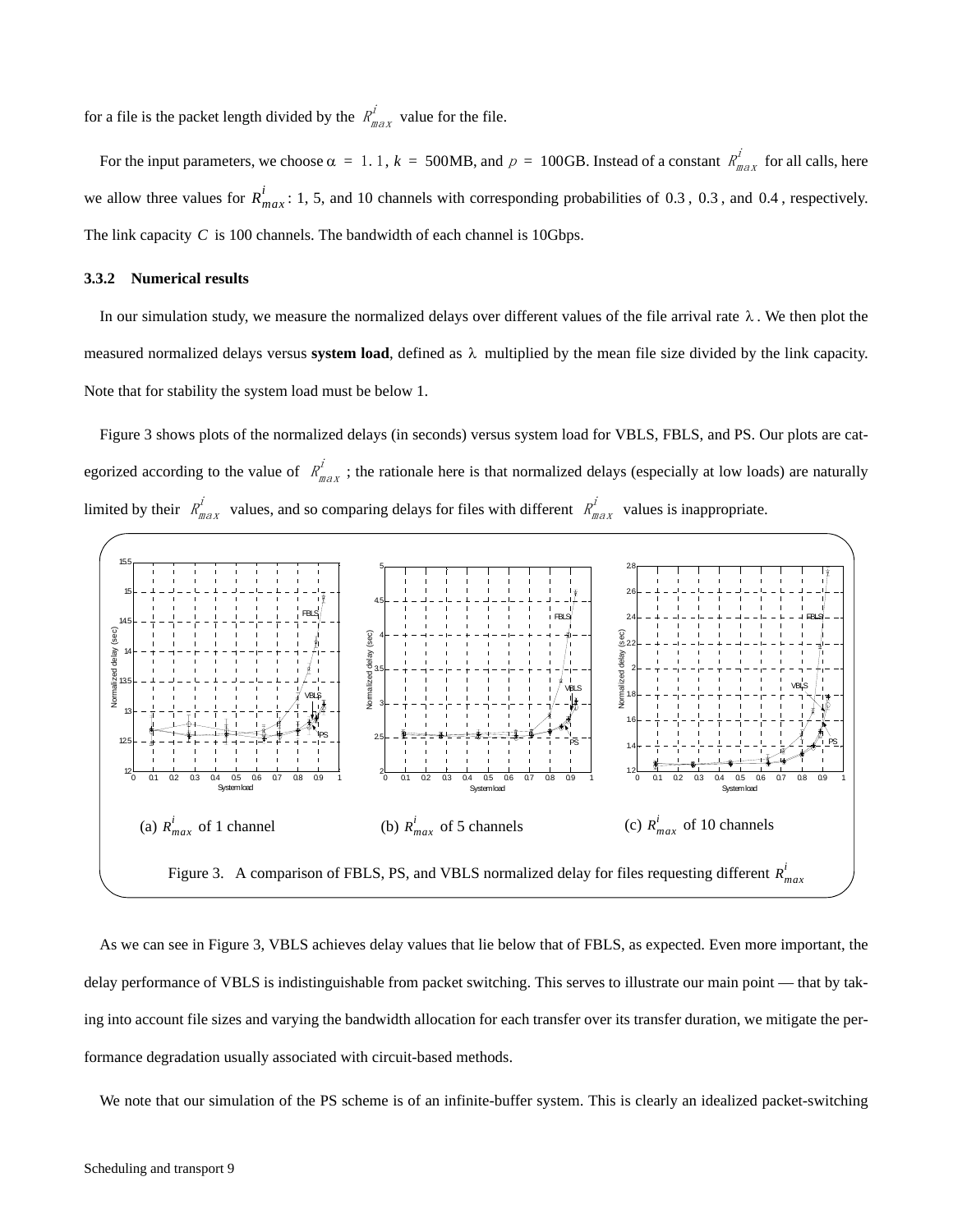scenario. In practice, buffers will be finite, which means packet losses will occur due to congestion. Mechanisms such as TCP's congestion-control schemes are then required to recover from these packet losses with retransmissions and rate adjustments. TCP mechanisms can add significant delays to the total file transfer delays [26]. We plan to compare our VBLS scheme with a PS scheme that employs TCP (standard or improved versions) for a more realistic comparison in a subsequent paper.

In comparing VBLS to FBLS, we see from Figure 3 that the performance gains are significant. However, the penalty paid by VBLS is in the added complexity of switches. First a switch needs to maintain the available bandwidth as a time-varying function for all its interfaces, unlike current-day TDM/FDM switches that only maintain current available-bandwidth information. Second, switches will need timer mechanisms to reconfigure the crossconnections at time-range boundaries for all ongoing connections.

### **3.4 Practical considerations**

VBLS achieves close-to-PS performance at the cost of complexity relative to FBLS. First, as noted in Section 1, VBLS requires that the circuit switches be reprogrammed multiple times within a transfer unlike in the fixed-bandwidth allocation mode where the switch is only programmed at the start and end of a call. With electronic TDM switches, where switch programming times are in the order of nanoseconds, impact of reprogramming on utilization will be less than with optical Micro-Electro-Mechanical Switches (MEMS), in which switch programming times are in the order of milliseconds. If VBLS is used only for very large files, then these overheads will be relatively insignificant.

Second, to make it practical to implement  $\gamma(t)$ , the capacity availability function, we need to limit the number of bandwidth change points  $z_{max}$ . For this purpose, we discretize time and only allow for bandwidth changes to fall on discrete time instances. The smaller the discrete time unit, the larger the storage needed for  $\gamma(t)$ . The larger this unit, the worse the utilization because bandwidth cannot be reassigned in the middle of a time range. Details such as these will be explored in implementations of VBLS.

Propagation delays and clock synchronization issues become important in distributed implementations of this scheduling algorithm. For now, since the dynamic provisioning of lambdas is handled in a centralized manner, the VBLS scheduler can also be centralized avoiding propagation and clock synchronization problems. Maintenance of the schedules for switch reprogramming should ideally be at the switches themselves with timer-based triggers.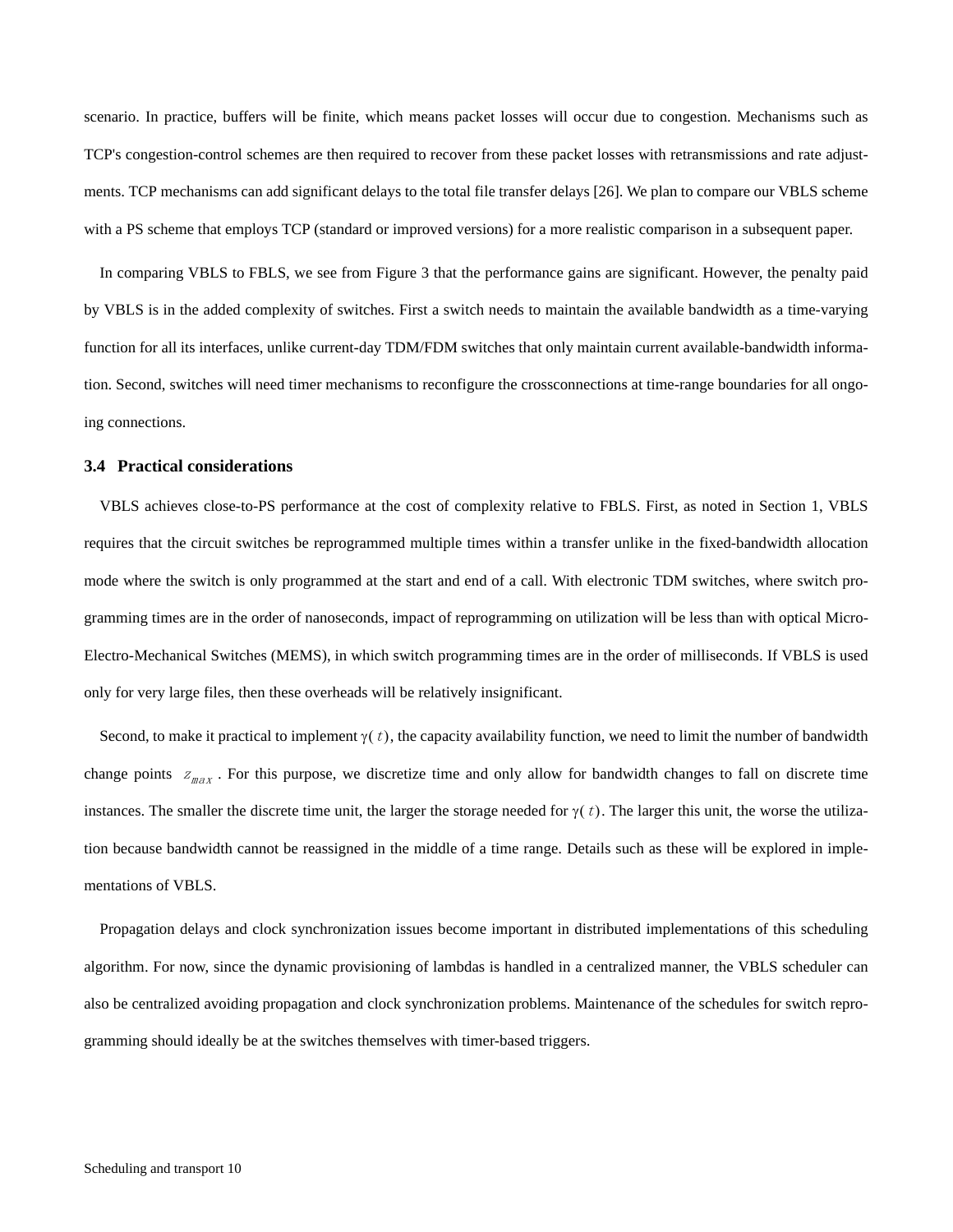### **4. Varying-Bandwidth Transport Protocol (VBTP)**

To design a transport protocol for lambdas (end-to-end circuits) scheduled by VBLS, we start by considering the purpose and role of transport protocols. Transport protocols perform the functions necessary to achieve reliable transfer of data on an end-to-end basis. The end-to-end paths in these LambdaGrids, as we envision them, will consist of GbE or 10GbE segments at the ends connected via wide-area SONET/SDH circuits and/or WDM all-optical lightpaths. Since resources are reserved in a dedicated manner for these circuits, there is no contention for resources during the actual data transfers, and hence, no possibility of data loss at the circuit-based network switches unlike in packet-based network switches. Nevertheless losses can occur even on these lambdas due to (i) **link errors** and (ii) **receive-buffer overflows**. Link errors arise from bit and burst errors on the physical media. Even though optical fiber, the physical medium of Lambda networks, is fairly reliable, link errors are unavoidable. We will consider error-control solutions for link-error recovery.

Next consider receive-buffer overflows. What are these and why do they occur? At first glance, it appears that with a dedicated circuit, one could simply match the sending rate to the receiver rate (which is ideally equal to the circuit rate), thus eliminating the need for receiver buffers. For example, in end-to-end telephone circuits, senders (speakers) generate audio data at the same rate at which receivers (listeners) consume the data. However, unlike telephones that perform their single dedicated function, general-purpose computers that are typically involved in file transfers engage in several other activities concurrent with file transfers. This requires operating systems to schedule various tasks in and out of the processor as needed, which implies that data received on a Network Interface Card (NIC) is not moved at a guaranteed constant rate from the NIC to the disk. Furthermore disk access rates are not constant. There can be significant variability based on the location to which data needs to be written. Variability also arises at the sender. Based on when the operating system at the sender schedules the network-related kernel threads and drivers, data is moved from disk to memory (user-space and/or kernel-space) to the NIC at varying rates. This variability at the receiver and the sender leads to the interesting question of how to select an appropriate  $R_{max}^t$ . If a pessimistic rate is chosen to avoid (at all costs) the possibility of the sender sending data faster than the rate at which the receiver can move the data, the overall transfer delay could be higher than if an optimistic rate is chosen allowing for losses and subsequent retransmissions. Thus rate-based, flow control schemes are not trivial to implement. i

To understand rate-based flow control, we experiment with UDP-based, transport-protocol implementations, such as SABUL [14]. We experimented with other protocols such as Tsunami, RDUDP and UDT, but obtained fairly similar results.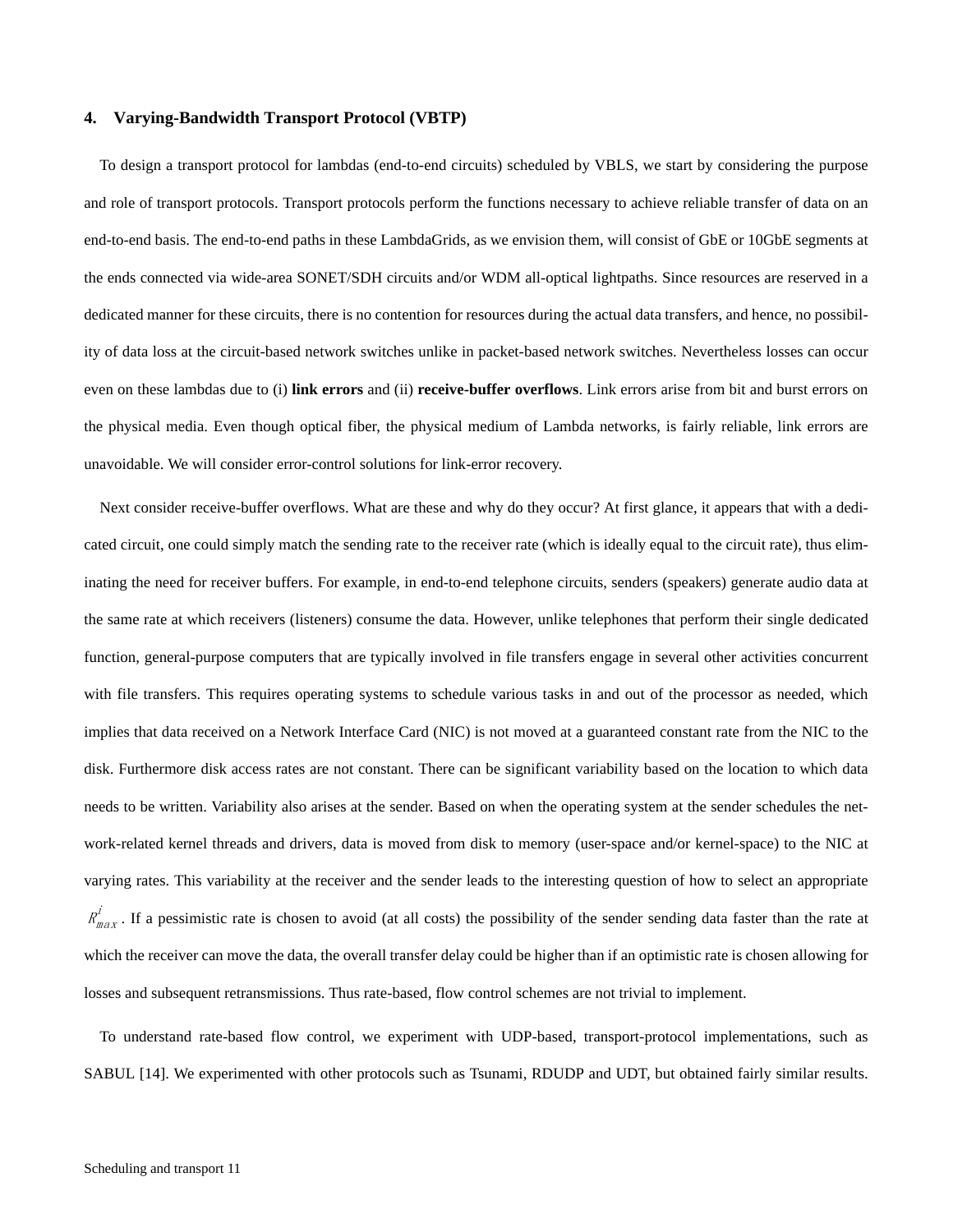Due to a lack of space, and given that our goal is to use these implementations to experiment with rate-based flow control rather than to compare different protocols, we only include our results from the SABUL experiments.

Section 4.1 describes considerations for flow control along with the results of our experiments with SABUL. Section 4.2 describes error-control mechanisms to handle both link errors and losses due to receive-buffer overflows. Finally, in Section 4.3, we discuss effects induced by the use of VBLS rather than a fixed-bandwidth allocation scheme.

# **4.1 VBTP flow control and experiments with SABUL**

There are three well-known, flow-control methods: ON/OFF, window-based, and rate-based. In ON/OFF and windowbased flow control schemes, the receiver sends messages to control the behavior of the sender dynamically. These receiverbased flow control schemes are suitable for networks where the available bandwidth and receiver rates are unknown to the sender, such as the Internet. However, when used in circuit-switched networks, they leave open the possibility of the circuit lying idle while a sender awaits an ON or "window-open" signal from the receiver, which could lead to poor circuit utilization. In VBLS, since the circuit rate assignment is known a priori to the sender, it is possible to set the sending rate to match the circuit rate/receiver rate. Therefore, the flow-control scheme in VBTP should be rate-based. Rate-based flow control uses the available bandwidth in an efficient manner. It can be implemented by setting the inter-packet generation time at the sender.

SABUL is a rate-based protocol designed for use on the Internet where the sender senses the available bandwidth and adjusts its sending rate accordingly. SABUL is implemented on top of UDP in user space (i.e., not in kernel space). It uses UDP to transfer data and TCP to send control messages. The rate-based algorithm, which tunes the inter-packet transmission time, addresses both the flow control (receive-buffer overflows) and congestion control (network switch buffer overflows) problems. By disabling automatic rate adjusting within a transfer, we can study the impact of sending rates on receive-buffer overflows.

In our experiments, we connected two DELL Precision 650 (P650) workstations via a direct 1Gbps Ethernet link. Each host has a 2.4-GHz Intel Xeon™ CPU connected to a 533-MHz front-side bus (34Gbps CPU bandwidth), an E7505 chipset with 512MB of DDR 266MHz memory (17Gbps memory bandwidth), an 80GB ATA/100 7200 RPM EIDE disk drive (55MB/s or 440Mbps average access rate measured by Diskspeed [27]), and a 64bit/100MHz PCIx bus for the GbE NIC (6.4Gbps network bandwidth). The operating system on both hosts is RedHat Linux 9 with version 2.4.20 kernel.

We ran SABUL code on both the hosts and transferred a 725MB file between them. We began the experiment with default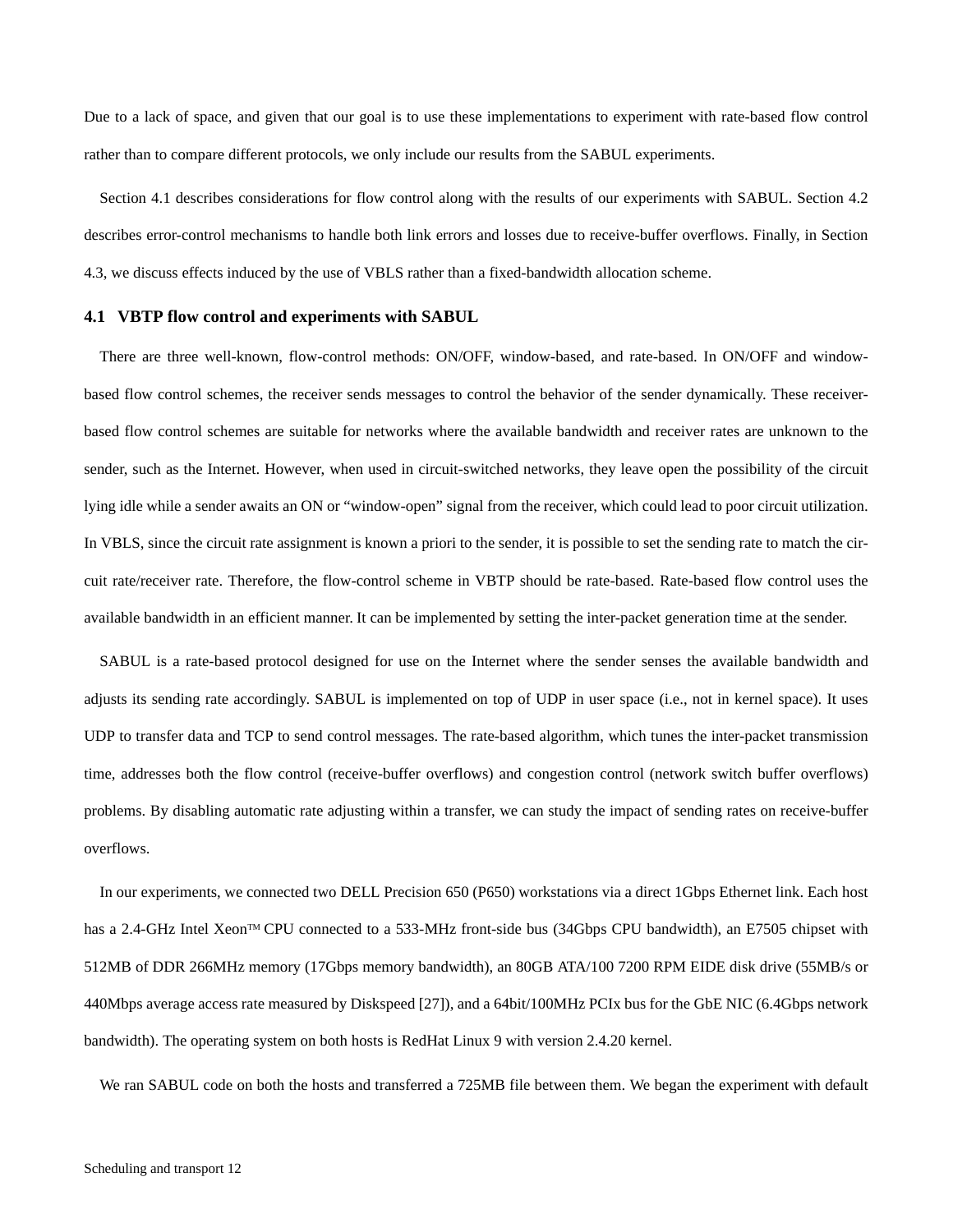SABUL settings: 256KB UDP buffer size and 1500B MTU. SABUL's congestion control is disabled in our experiments by setting the same value for the initial rate, the maximum rate, and the minimum rate. The sending rate was fixed during each transfer<sup>1</sup>.

Figure 4 plots packet loss and transfer throughput versus sending rate. As the sending rate is increased from a low value, the plots show the throughput increasing as expected with zero or a small packet-loss rate. When the sending rate is increased to a certain level (~200Mbps in Figure 4), the packet loss becomes significant. This happens because of the limitations of the endhost hardware and software involved in moving blocks of the file from disk into application memory, kernel memory and finally into the NIC at the sender, and similarly through the NIC, kernel memory, application memory and disk at the receiver. Further increase of the sending rate beyond 200Mbps leads to excessive errors, causing the retransmissions to impact the overall throughput. As a result, the throughput slowly reaches an "optimal" value (~400Mbps in Figure 4) at a 570Mbps sending rate and then drops down. This "optimal" value matches closely the 440 Mbps disk access rate<sup>2</sup>, the expected bottleneck rate in the experiment. The results from the memory-to-memory transfer experiments are also shown in Figure 4. As expected, by removing the effects of disk access, which is the major bottleneck in the disk-to-disk transfer, we can achieve a higher throughput (up to 910Mbps) without incurring too much packet losses.



The UDP buffer size has a large impact on the SABUL's performance. We could achieve a better performance with a larger UDP buffer size. A larger UDP buffer reduces the possibility of receive-buffer overflows due to the variation of the receiving rate, and therefore alleviates its adverse impact on the throughput. In the experiment, we set the UDP buffer size to be four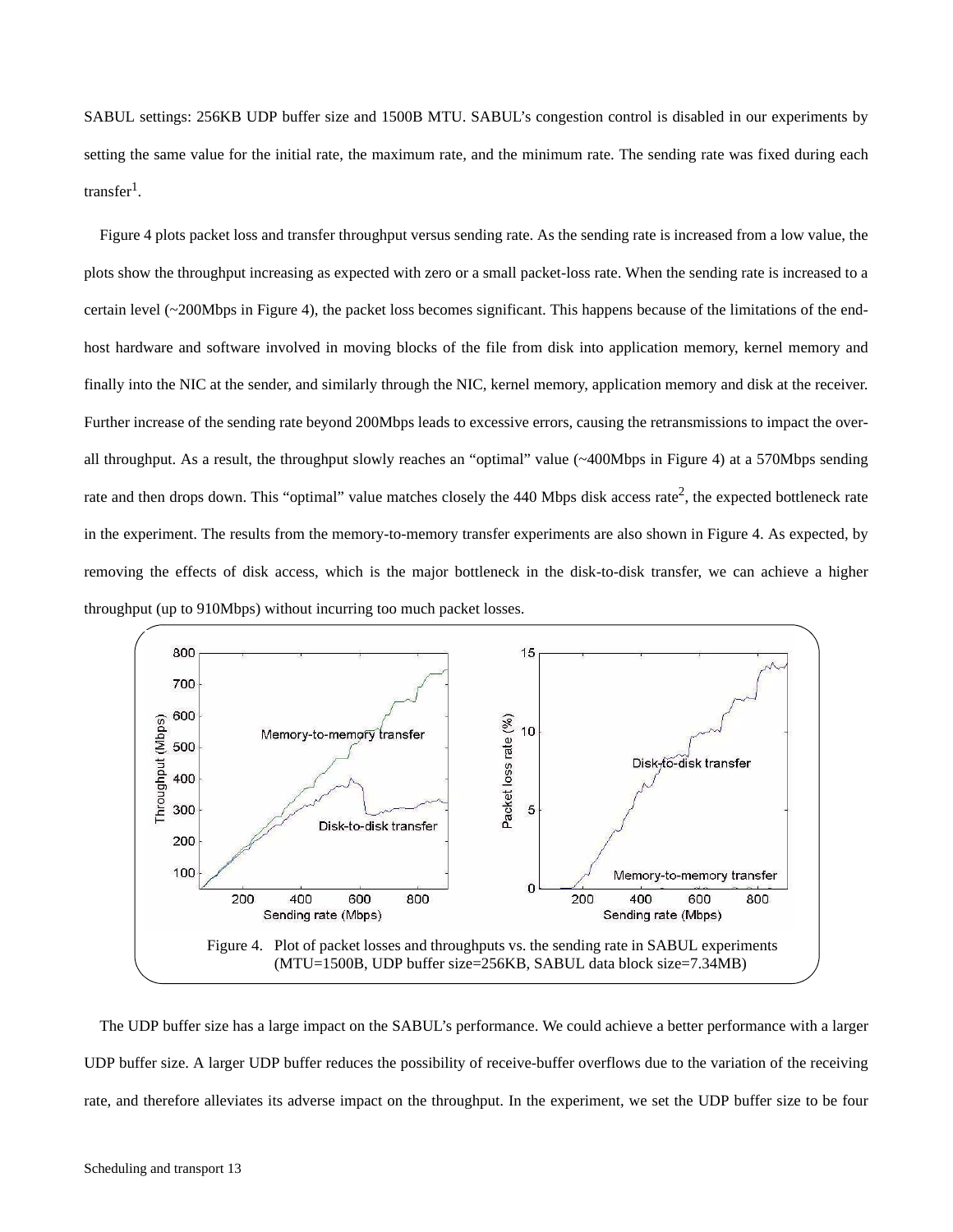times larger than the default setting (256KB). With a 1MB UDP buffer, the average throughput at a 500Mbps sending rate increases to 392Mbps (a 6.8% improvement from original 367Mbps in Figure 4) and the loss rate drops from 8.35% to 0.14%. A larger MTU also tends to improve the throughput, but the improvement is not apparent. For example, with a 9000-byte MTU and a default UDP buffer (256KB), the average throughput achieved at a 500Mbps sending rate is 374Mbps (only a 2% improvement from original 367Mbps in Figure 4) and the loss rate keeps the same level as the default setting.

From the experiments, we learn that packet losses resulting from the unpredictability of network related processing at the end hosts are hard to avoid. To achieve the best transfer rate, the  $R_{max}^t$  setting should be higher than the pessimistic zero-loss rate, which means that some losses will occur due to "receive-buffer overflows" and will recover through retransmissions. i

# **4.2 VBTP error control**

To counter losses from link errors and receive-buffer overflows, we propose to use the selective-ARQ (selective automatic repeat request) scheme to achieve a high efficiency. Negative acknowledgements (NACKs) can be used to indicate packet losses instead of requiring the sender to maintain timers and await positive acknowledgements (ACKs) because of the guaranteed in-sequence delivery of data blocks on dedicated circuits. However, ACKs are still needed because the sender needs to update its retransmission buffers. Retransmission buffers are required at the sender because of the high delay overheads involved in disk accesses. Ideally, if one could implement VBTP in an OS-bypass technique where a software program on a processor on the NIC or hardware circuitry moves data directly from the disk to the NIC for transmission, then no retransmission buffers will be needed at the sender. If a block of data is lost, it can re-extracted directly from disk and retransmitted. However, in software implementations on general-purpose hosts using standard Ethernet NICs, we will need retransmission buffers at the sender where data is held until acknowledged to avoid repeated disk accesses. Retransmission buffers cannot be too large because of the limited memory size at end hosts. Therefore we need ACKs to confirm the delivery of packets and allow the release of the corresponding space in the retransmission buffer. There is a trade-off between the retransmission buffer size and the frequency of sending positive-ACKs. The longer the time interval between two consecutive ACKs, the less the overhead incurred. But the retransmission buffer has to be correspondingly larger to store more unacknowledged packets. We need further experimentation to select appropriate values for the retransmission buffer size.

Resequencing buffers are similarly needed at the receiver to accumulate together Ethernet frames to create a block before performing a write access of the disk<sup>3</sup>. Accessing the disk for each Ethernet frame will result in excess overhead.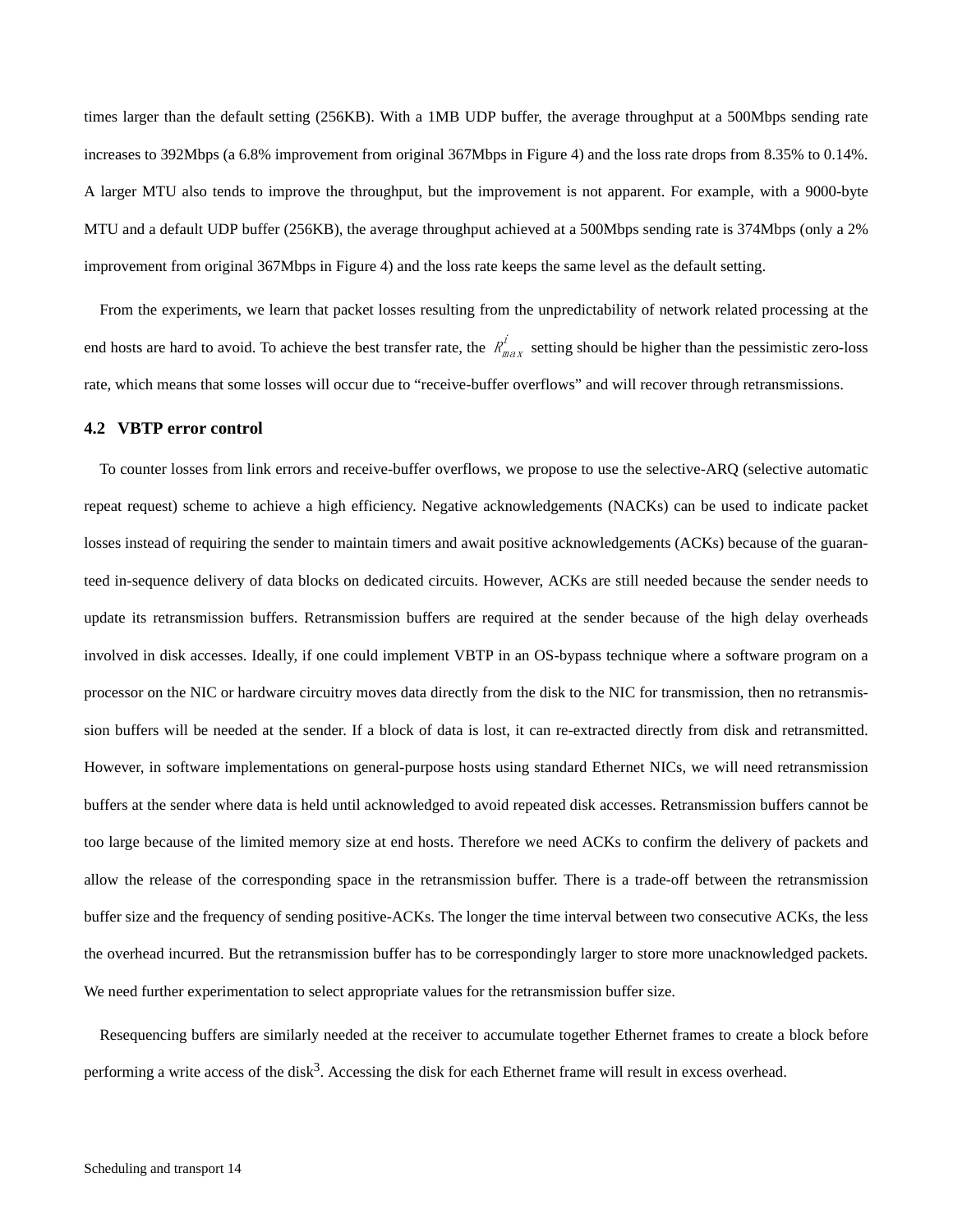As described in Section 1, the system architecture allows for dual paths: (i) a dedicated end-to-end high-speed circuit and (ii) a TCP/IP path. The question then is whether to send the retransmissions on the dedicated end-to-end circuit or on the TCP/ IP path. Our answer is to use the dedicated end-to-end circuits for retransmissions unless these are needed at the end of the transfer. The reason for not wanting to use the dedicated circuit for any retransmissions needed at the end of a transfer is that the circuit will have to lie idle while the sender awaits acknowledgment of data reception from the receiver. On the other hand, if an aggressive  $R_{max}^{t}$  is used, we can expect a fair number of retransmissions to handle receive-buffer overflows. Hence we recommend using the dedicated end-to-end circuits for most of the retransmissions. i

This question of how to send the retransmissions is in fact more complicated than the above discussion indicates when considered in the context of VBLS. We address VBLS-induced effects on the transport protocol design in the next sub-section.

### **4.3 VBLS-induced effects on transport protocol design**

**First**, consider the VBLS requirement of end hosts having to specify file sizes in their scheduling requests. In sections 3.1 and 3.2, we described the VBLS approach for deriving a TRC allocation for a request using the specified file size  $F^i$ . However, in the discussion of sections 4.1 and 4.2, we see that link errors and receive-buffer overflows are unavoidable, both of which result in retransmissions. This means the TRC allocation should be determined not just for the initial file transfer but also for retransmissions. While the file size is known, the number of retransmissions needed or the size of retransmitted data cannot be predicted a priori and can, at best, be only characterized statistically.

**Second**, a problem arises if the sender does not send at exactly the rates specified in the TRC vector<sup>4</sup>. To understand this effect, assume that the receiver is not a bottleneck, which means no loss occur due to receive-buffer overflows. Even in this ideal situation, if the sender does not change its sending rate exactly as indicated in the TRC vector, then problems arise. If the sender sends at a lower rate than the assigned rate, then the transfer will simply not complete by the scheduled end time. If however the sending rate is higher at a burst level than the allocated circuit rate, then losses will occur at the Ethernet to Ethernet-over-SONET/SDH/WDM mapping network entity. For example, if a host has a 1Gbps Ethernet NIC but we allocate a lower rate wide-area circuit (say if network resources are not available or the receiver cannot handled 1Gbps), then, even if the VBTP implementation sends data at the lower rate of the circuit, the Ethernet driver could pump out frames in a burst at the higher 1Gbps rate.

To solve above problems, we propose adding a margin to the file size  $F<sup>i</sup>$  when the VBLS scheduler computes a TRC alloca-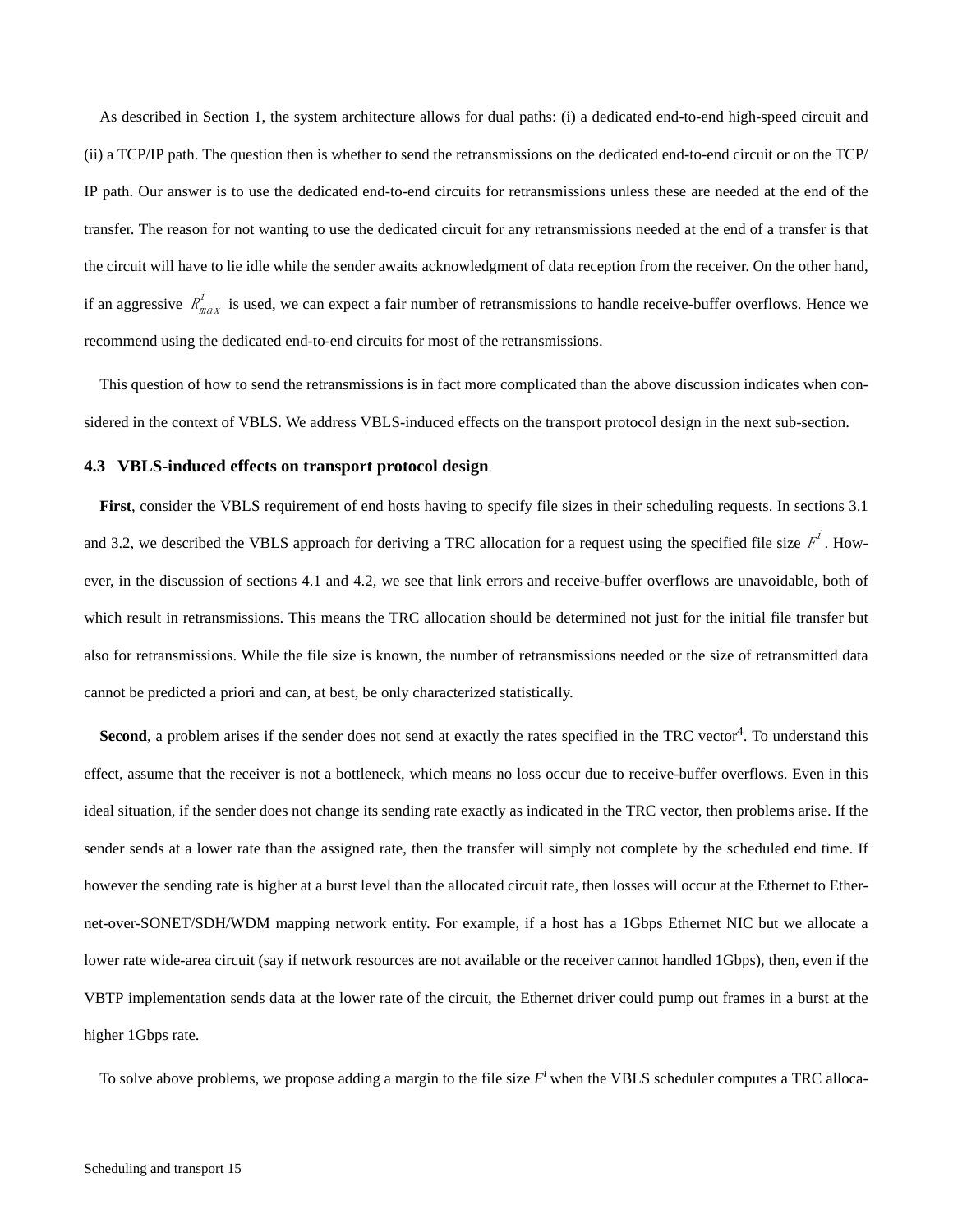tion. For example, if we expect a 10% packet loss rate, then the file transfer size *Fi* specified in the transfer request should be set to 110% of the actual file size. If the actual file transfer is finished before this "over-scheduled" end time, the circuit should be released immediately to allow for a reuse of resources. If the actual file transfer does not complete even with this "overscheduled" time, the circuit should be released and the remaining data transferred on the TCP/IP path. Since the circuit is already over-scheduled, the remaining data should not be too large, which implies that transferring this data on the TCP/IP path should not affect the throughput severely. The proper margin value must be chosen based on a good estimate of the fluctuation of the sending rate and the receiving rate. Overestimation impacts overall system performance, while underestimation impacts individual transfer delays.

It appears that an OS-bypass implementation in which a TDM-like allocation of computing resources can be made to the transport protocol, both at the sender and receiver, is a better match to circuits than a generic OS-based transport protocol implementation.

# **5. Conclusions and future work**

For scheduling lambdas in a LambdaGrid for file transfers, we proposed a heuristic called Varying-Bandwidth List Scheduling (VBLS). By having end-host applications provide their file sizes to the VBLS scheduler, it is able to make a Time-Range-Capacity (TRC) vector allocation for transfers. This approach overcomes a well-known drawback of using circuits for file transfers in which with a fixed-bandwidth allocation mode fails to allow users to take advantage of bandwidth that becomes available subsequent to the start of a transfer. We demonstrate through simulations that with VBLS we can improve performance over fixed-bandwidth schemes significantly for file transfers. Furthermore, the normalized delay performance of VBLS is indistinguishable from that of PS. Having demonstrated that it is possible to overcome the drawbacks of circuit switching relative to packet switching, we are now in a position to pursue more sophisticated circuit-switching schemes for file transfers. Circuit switching provides a distinct advantage over packet switching in the ease of implementation and management of pricing mechanisms in the allocation of resources. Such services are not easily embodied in packet-switching mechanisms.

We have identified the key features needed in a transport protocol that works in conjunction with VBLS. We call this protocol Varying Bandwidth Transport Protocol (VBTP), one that is a rate based, flow-control scheme along with a selective-ARQ based, error-control scheme. In close, we identified the impact of transport problems on VBLS scheduling, such as the need to over-schedule for retransmissions and variations in the sending/receiving rate.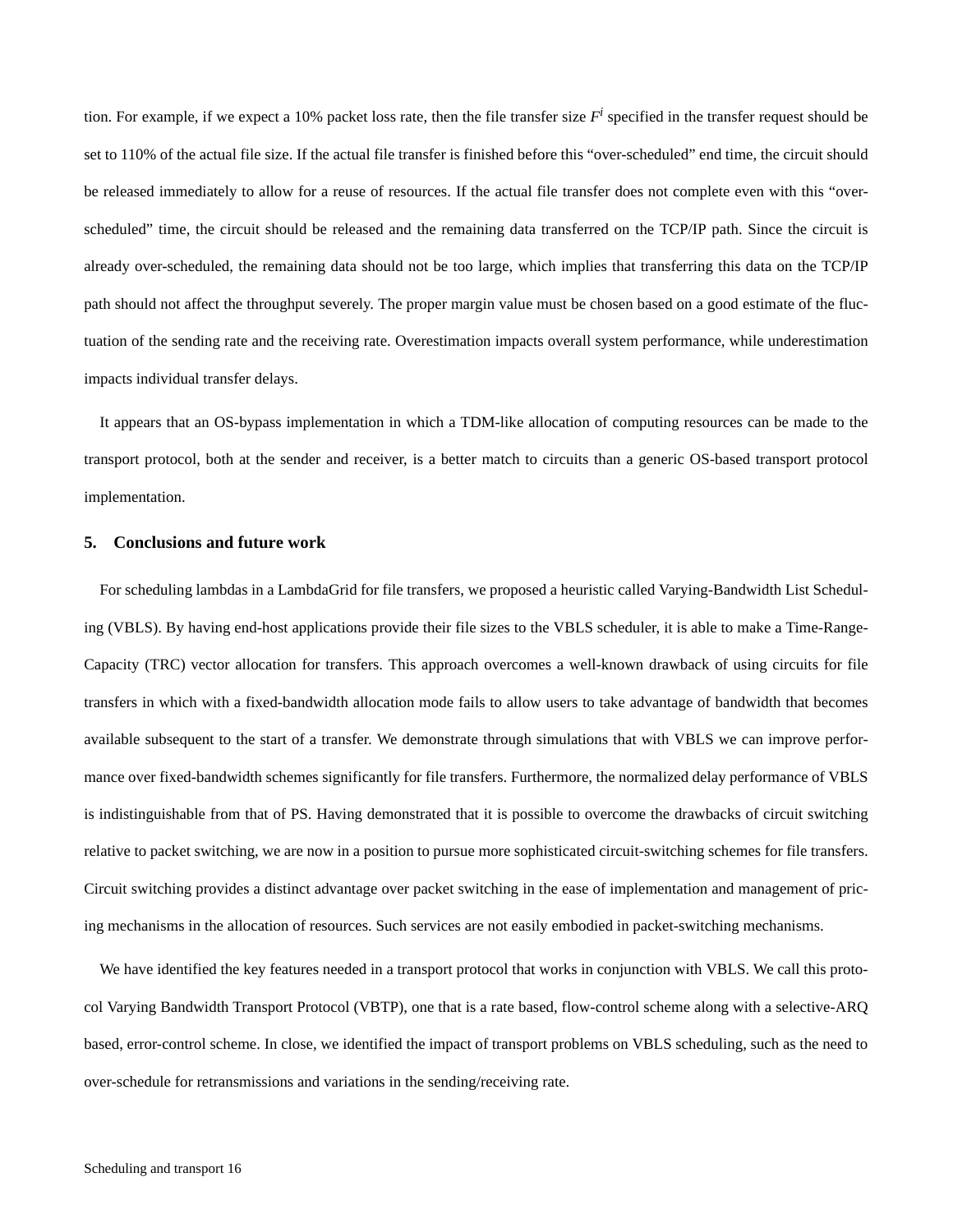As part of our future work, we plan to include a second class of user requests for lambdas, specifically targeted at interactive applications such as remote visualization and simulation steering. Such a request  $i$  will be specified as  $H^i$ ,  $R_{m i p}^i$ ,  $R_{m a x}^j$ ,  $T_{r e q}^i$ ), where  $H^i$  is the holding time for the lightpath,  $R_{m i n}^i$  and  $R_{m a x}^i$  are the minimum and maximum bandwidth acceptable to the user, and  $T_{req}$  is the requested start time. The VBLS scheduler can handle such requests in the same manner as it does file transfer requests whereby it allocates a TRC vector starting at some time  $T'_{start} \geq T'_{ref}$  and ending at  $T'_{start} + H'$ . During this interval  $\frac{r}{start} \le t \le T'_{start} + H$ , varying levels of bandwidth will be allocated in a TRC vector such that the capacity assigned in any time range k is not less than  $R_{min}^j$  and not greater than  $R_{max}^j$ . i<br>min R<sup>i</sup>max  $\frac{d}{d}$   $\frac{d}{d}$   $\frac{d}{d}$   $\frac{d}{d}$  $(H^i, R^i_{mim}, R^i_{max}, T^i_{req})$ , where  $H^i$  is the holding time for the lightpath,  $R^i_{min}$  $\sum_{m \, i \, n}^{j}$  and  $R_{max}^{i}$ i i  $\frac{1}{start} \geq T_{req}^{i}$  $\geq T_r^i$  $\frac{d}{dt}$   $\frac{d}{dt}$   $\frac{d}{dt}$   $\frac{d}{dt}$   $\frac{d}{dt}$   $\frac{d}{dt}$   $\frac{d}{dt}$   $\frac{d}{dt}$   $\frac{d}{dt}$  $\frac{1}{start} \leq t \leq T_{start}^i$  $\leq t \leq T_{start}^i + H$ i

1. With VBLS, the sending rate changes within a transfer, but within a time range it is held constant. Our goal with these SABUL experiments is to determine the impact of end host processing variability on fixed-rate transmissions, independent of whether this rate is held for a time range within a transfer or for the entire transfer duration.

2. The stable value is slightly lower than the hard driver's access rate because of the additional processing overhead for packet losses and retransmissions.

3. Again, with an OS-bypass implementation, resequencing buffers can be eliminated.

4. This is in addition to the clock synchronization problem noted in Section 3.4, where the TRC allocation should be interpreted correctly in

the sending host's clock.

#### **REFERENCES**

- [1] M. D. Brown, "Blueprint for the future of high-performance networking introduction," *Communications of ACM*, Vol. 46, No. 11, pp. 30-33, Nov. 2003.
- [2] T. DeFanti, C. D. Laat, J. Mambretti, K. Neggers, B. St. Arnaud, "TransLight: a global-scale LamdaGrid for e-science," *Communications of ACM*, Vol. 46, No. 11, pp. 34-41, Nov. 2003.
- [3] H. B. Newman, M. H. Ellisman, J. A. Orcutt, "Data-intensive e-science frontier research," *Communications of ACM*, Vol. 46, No. 11, pp. 68-77, Nov. 2003.
- [4] D. Bertsekas and R. Gallager, *Data Networks*. Prentice Hall: New Jersey, 1986.
- [5] Derek Wright, "Cheap cycles from the desktop to the dedicated cluster: combining opportunistic and dedicated scheduling with Condor", Conference on Linux Clusters: The HPC Revolution, June, 2001, Champaign - Urbana, IL.
- [6] M. Pinedo, *Scheduling: Theory, algorithms and systems*. Prentice-Hall: New Jersey, 1995.
- [7] I. Foster, C. Kesselman, C. Lee, R. Lindell, K. Nahrstedt, A. Roy, "A Distributed Resource Management Architecture that Supports Advance Reservations and Co-Allocation," Intl Workshop on Quality of Service, 1999.
- [8] E. G. Coffman, Jr., M. R. Garey, D. S. Johnson, A. S. Lapaugh, "Scheduling File Transfers," *SIAM Journal of Computing*, Vol. 14, No. 3, pp. 744-780, Aug. 1985.
- [9] T. Erlebach and K. Jansen, "Off-line and On-line Call Scheduling in Stars and Trees," in *Proceedings of the 23rd International Workshop on Graph-Theoretic Concepts in Computer Science, WG '97, LNCS1335*, Springer-Verlag 1997, pp. 195-213.
- [10] J. T. Havill, W. Mao and R. Simha, "A Lower Bound for On-line File Transfer Routing and Scheduling," in *Proceedings of the 1997 Conference on Information Sciences and Systems*, 1997, pp. 225-230.
- [11] D. Wischik and A. Greenberg, "Admission control for booking ahead shared resources," in *Proc. of IEEE Infocom*, San